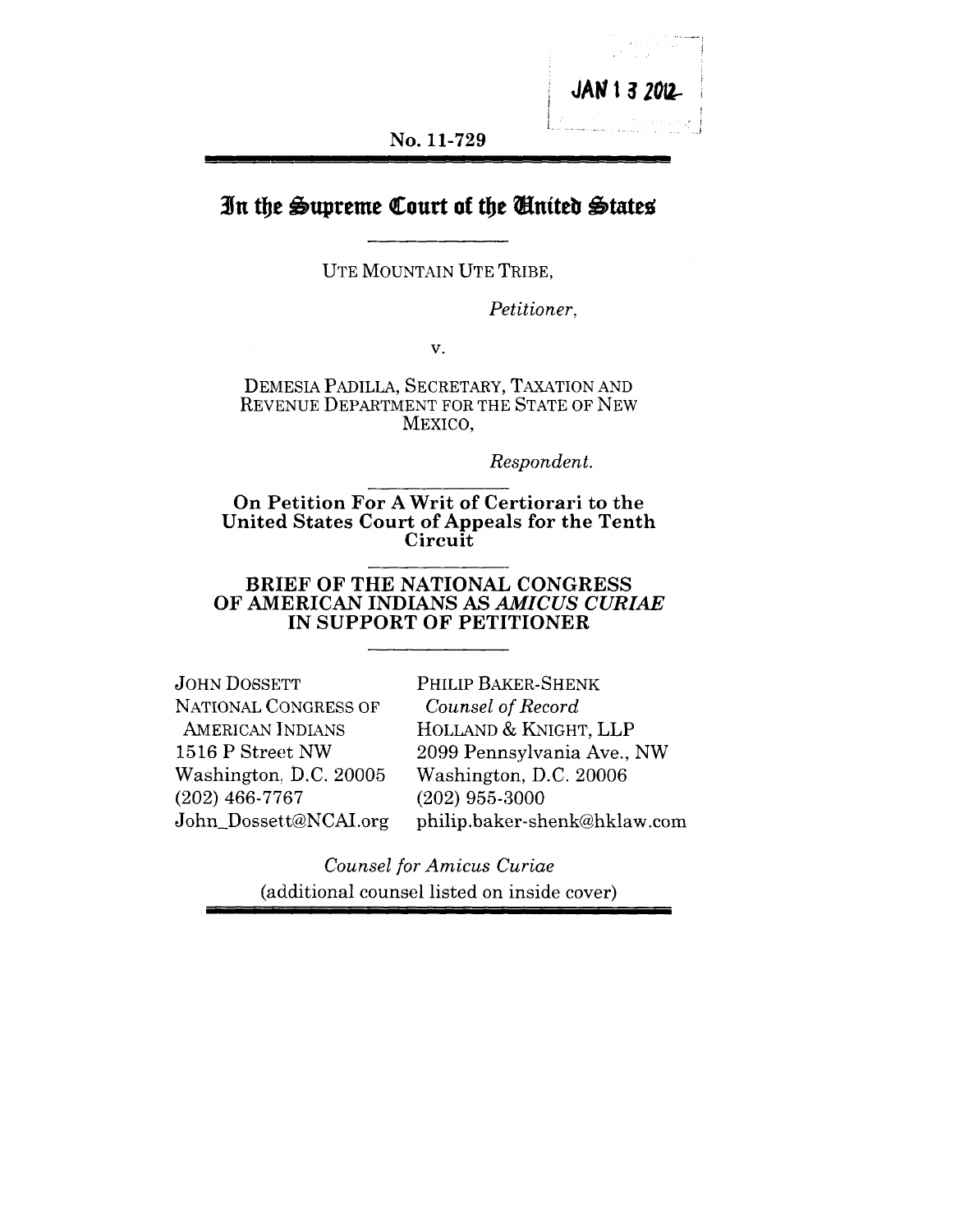KATHLEEN NILLES JENNIFER MODRICH HOLLAND & KNIGHT, LLP 2099 Pennsylvania Ave., NW Washington, D.C. 20006  $(202)$  955-3000 kathleen.nilles@hklaw.com jennifer.modrich@hklaw.com

ZEHAVA ZEVIT HOLLAND & KNIGHT, LLP 400 South Hope Street 8th Floor Los Angeles, CA 90071 (213) 896-2400 zehava, zevit@hklaw.com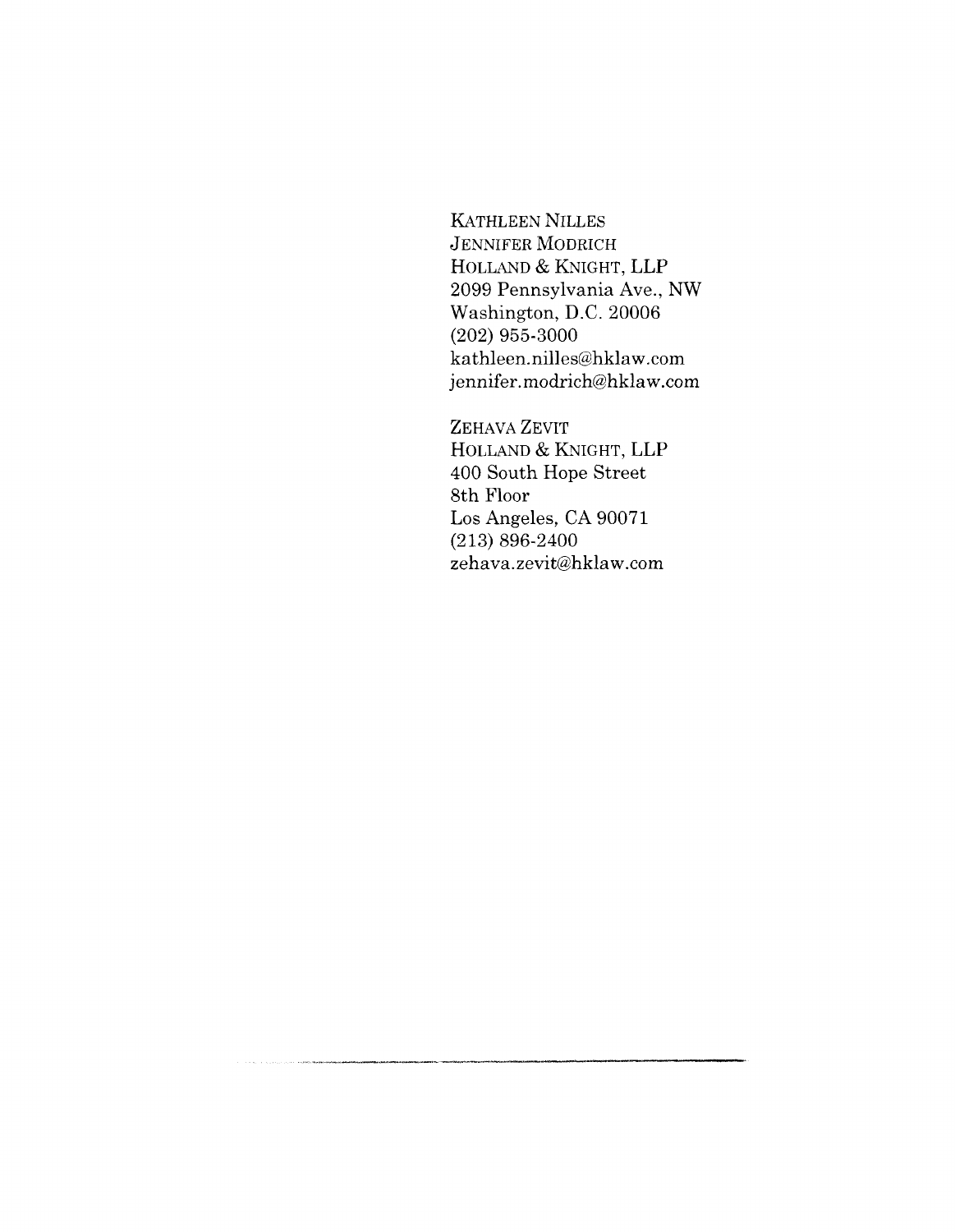## **TABLE OF CONTENTS**

| INTEREST OF THE AMICUS CURIAE  1 -                                                                                                                                      |
|-------------------------------------------------------------------------------------------------------------------------------------------------------------------------|
| INTRODUCTION AND SUMMARY OF                                                                                                                                             |
| REASONS FOR GRANTING THE PETITION  - 5 -                                                                                                                                |
| The Tenth Circuit Decided<br>$I_{\cdot}$<br>an<br>Important Federal Question in a Way<br>that Conflicts with Longstanding<br>Federal Policy as Upheld by This Court 5 - |
| A. Current Federal Indian Policy Supports<br>Self-Determination<br>$\rm Tribal$<br>and                                                                                  |
| Permits Tribal<br>$B_{\cdot}$<br>Federal<br>Law<br>Governments to Impose Taxes Within                                                                                   |
| Tribal Governments Face Unique<br>$C_{\cdot}$<br>Challenges in Raising Governmental                                                                                     |
| D. The Federal Government Recognizes the<br>Negative Impact of Double Taxation  13 -                                                                                    |
| E.<br>The Tenth Circuit's Holding<br>Undermines the Longstanding Federal                                                                                                |

 ${\rm Policy} \quad$  of  $\quad$  Ensuring  $\quad$   $'$ 

 $\mathcal{A}^{\mathcal{A}}$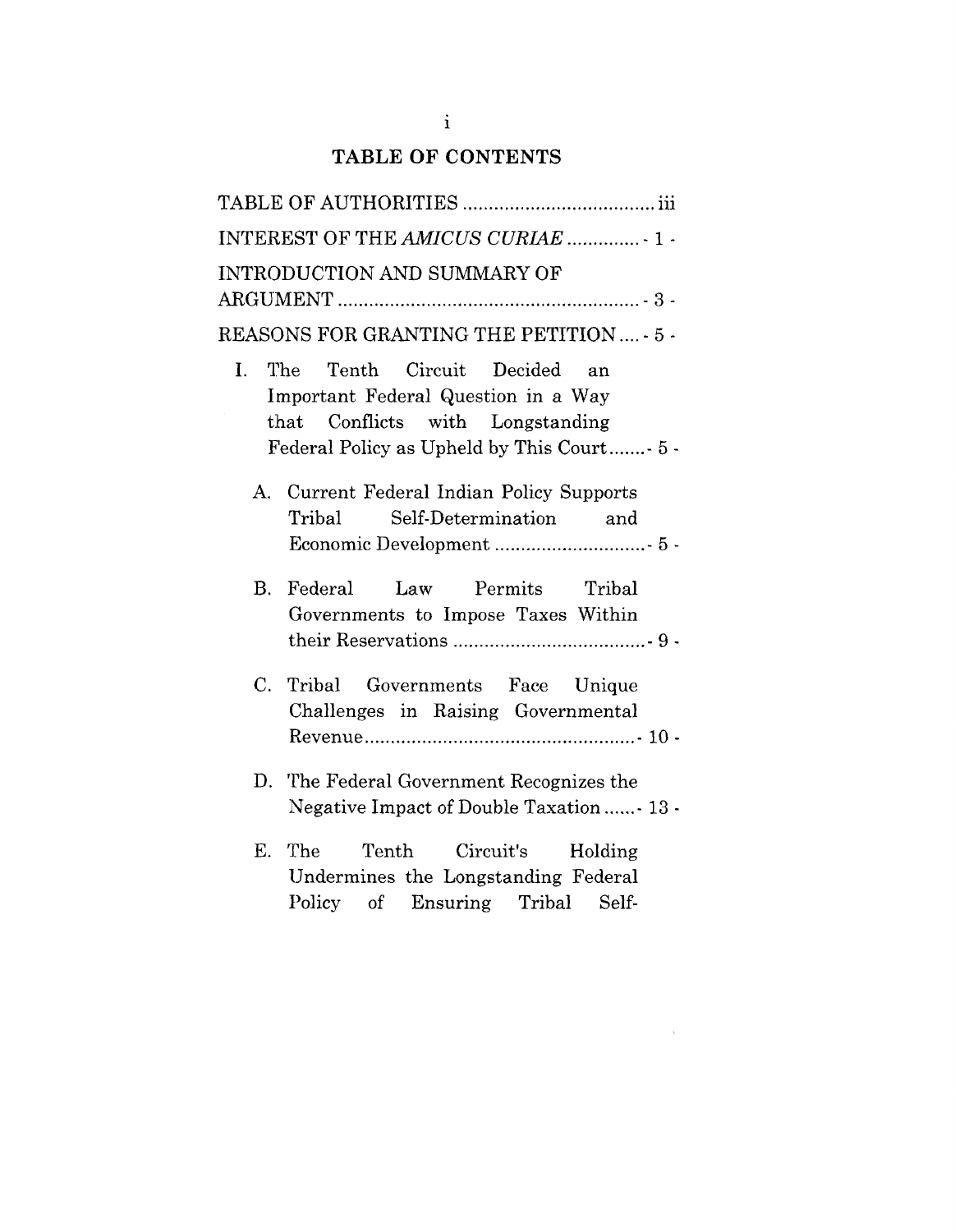Sufficiency Authorized by Congress and Upheld by This Court ..............................- 14 - -16- CONCLUSION ......................................................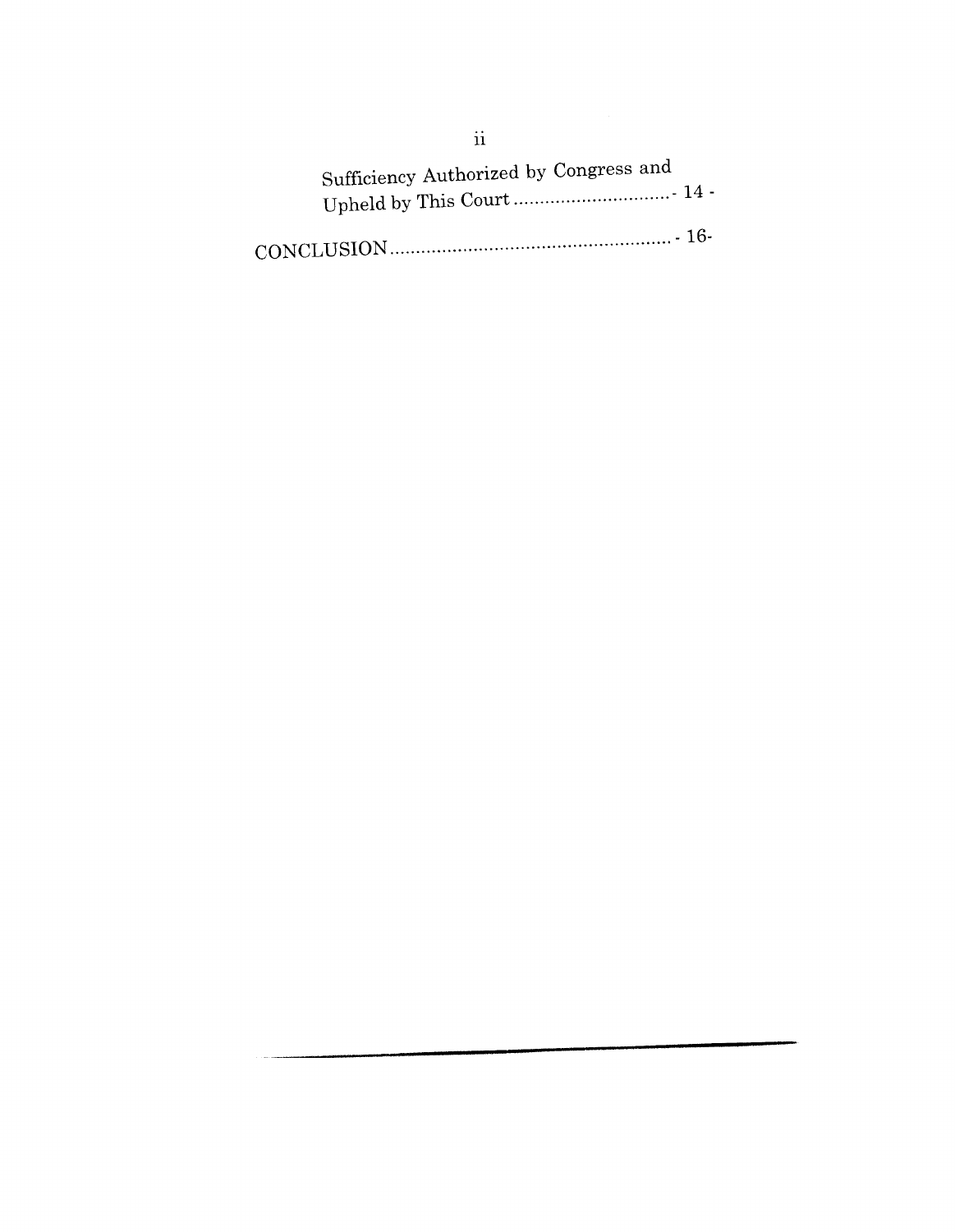# **TABLE OF AUTHORITIES**

# **CASES PAGE(S)**

 $\sim 10^{-1}$ 

 $\sim$   $^{\circ}$ 

| Kerr-McGee Corp. v. Navajo Tribe,                                        |
|--------------------------------------------------------------------------|
| Merrion v. Jicarilla Apache Tribe Tribe,                                 |
| Montana v. Blackfeet Tribe of Indians,                                   |
| Washington v. Confederated Tribes of the<br>Colville Indian Reservation, |
| White Mountain Apache Tribe v. Bracker,                                  |
| <b>STATUTES</b>                                                          |
|                                                                          |
|                                                                          |
|                                                                          |
|                                                                          |
|                                                                          |
|                                                                          |
|                                                                          |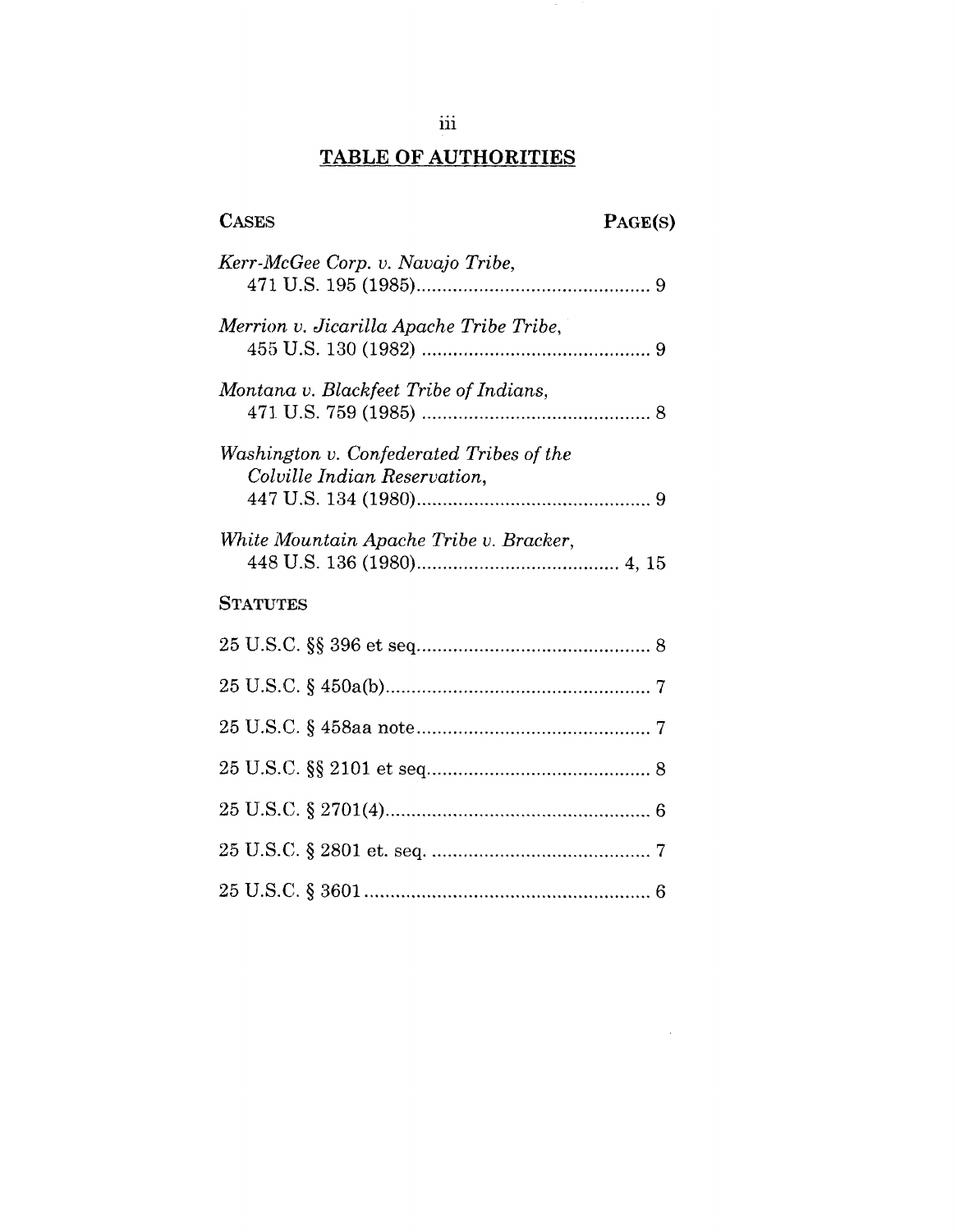| Advisory Council on California Indian Policy<br>of 1992, Pub. L. No. 102-416, 106 Stat.                                           |
|-----------------------------------------------------------------------------------------------------------------------------------|
| American Indian Policy Review Commission,<br>Pub. L. No. 93-580, 88 Stat. 1910 (1975) 6                                           |
| TREATISES                                                                                                                         |
| Cohen's Handbook of Federal Indian Law,                                                                                           |
| Rufus von Thülen Rhoades & Marshall J.<br>Langer, Rhoades & Langer, U.S.<br>International Taxation and Tax Treaties               |
| <b>OTHER AUTHORITIES</b>                                                                                                          |
| 116 Cong. Rec. 23258 (daily ed. July 8, 1970)<br>(Message from President Nixon)  5                                                |
| Alvin J. Ziontz, In Defense of Tribal<br>Sovereignty: An Analysis of Judicial Error<br>in Construction of the Indian Civil Rights |
| Bruce G. Kauffmann, No (Double) Taxation:<br>For an Industry with a Solid Reputation,                                             |
| Economic Report of the President January<br>2009, Washington: Government Printing                                                 |

 $iv$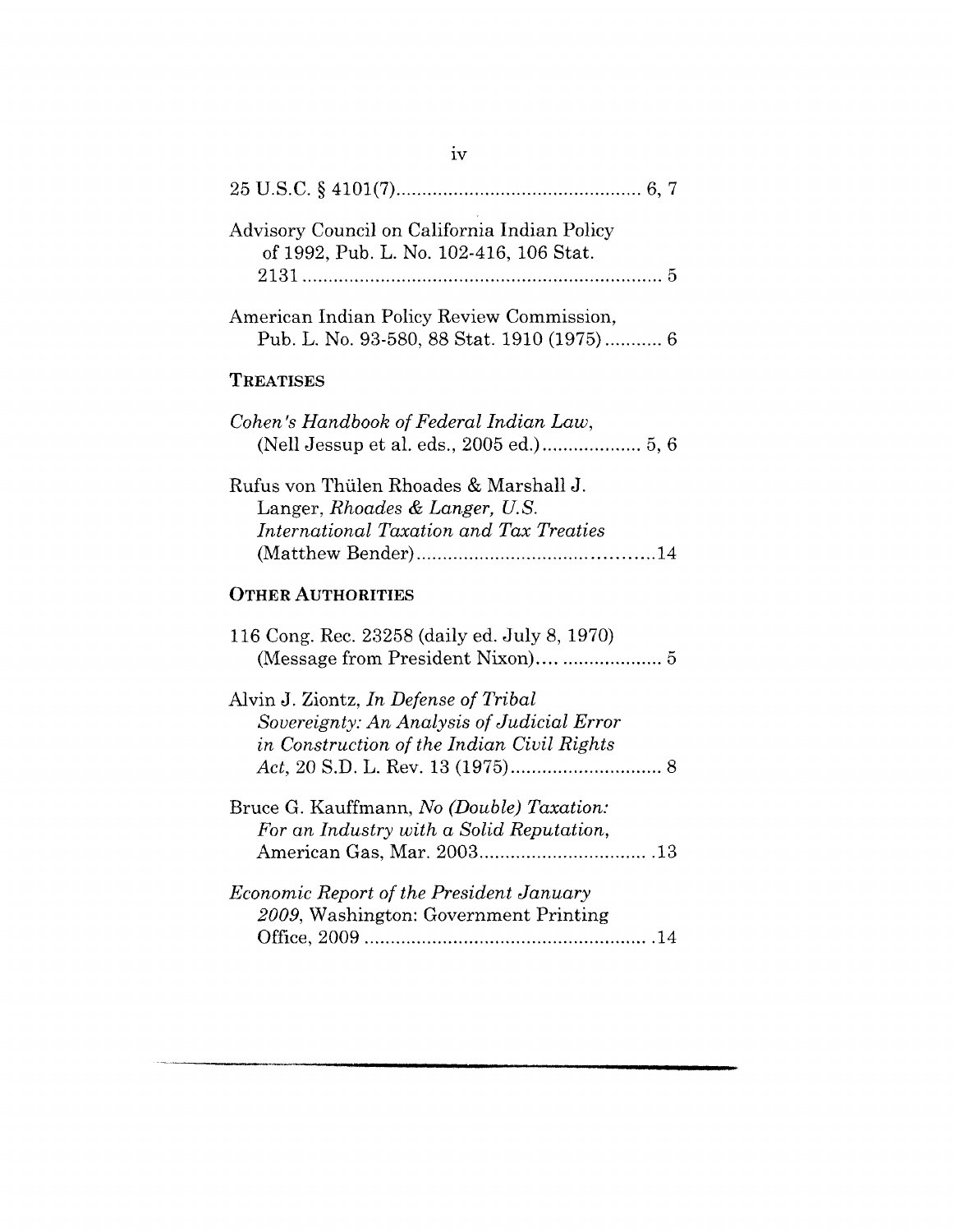| Exec. Order No. 12, 401, 48 Fed. Reg. 2,309                                                                                                                                                                                                                                     |
|---------------------------------------------------------------------------------------------------------------------------------------------------------------------------------------------------------------------------------------------------------------------------------|
| Fred W. Peel, A Proposal for Eliminating<br>Double Taxation of Corporate Dividends,                                                                                                                                                                                             |
| Mark J. Cowan, Double Taxation in Indian<br>Country: Unpacking the Problem and<br>Analyzing the Role of the Federal<br>Government in Protecting Tribal<br>Governmental Revenues, 2 Pittsburgh                                                                                   |
| Maura Grogan, Rebecca Morse & April<br>Youpee-Roll, Revenue Watch Institute,<br>Native American Lands and Natural<br>Resource Development (2011),<br>http://www.revenuewatch.org/sites/default/<br>files/RWI_Native_American_Lands_2011.p                                       |
| Richard J. Ansson, Jr., State Taxation of Non-<br>Indians Whom Do Business with Indian<br>Tribes: Why Several Recent Ninth Circuit<br>Holdings Reemphasize the Need for Indian<br><i>Tribes to Enter into Taxation Compacts</i><br>with their Respective States, 78 Or. L. Rev. |
| Robert H. Litzenberger & James C. Van<br>Horne, Elimination of the Double Taxation<br>of Dividends and Corporate Financial                                                                                                                                                      |

 $\mathcal{L}^{\text{max}}_{\text{max}}$  and  $\mathcal{L}^{\text{max}}_{\text{max}}$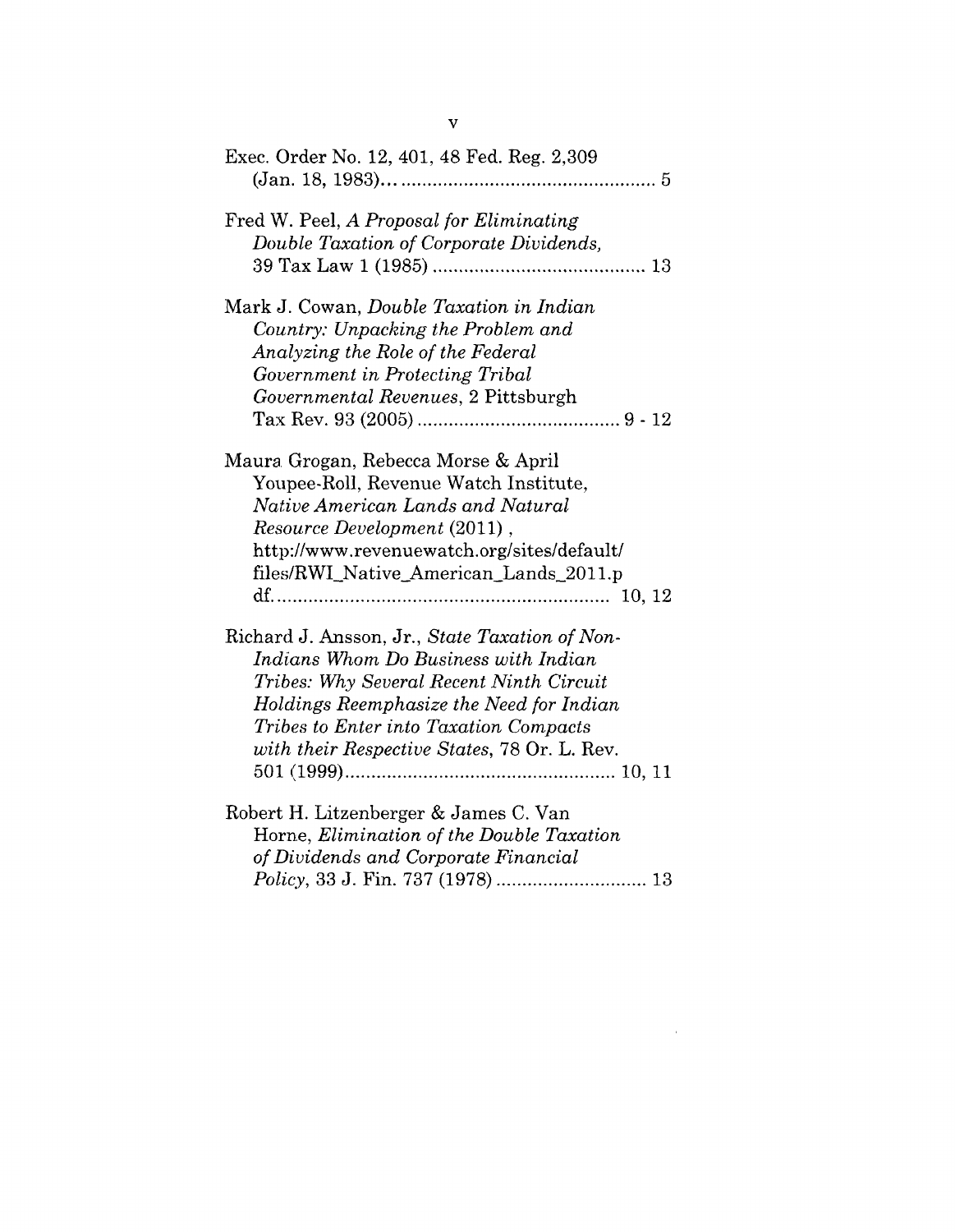| Robert William Alexander, The Collision of<br>Tribal Natural Resource Development and<br>State Taxation: An Economic Analysis, 27                                                                  |
|----------------------------------------------------------------------------------------------------------------------------------------------------------------------------------------------------|
| Special Message to the Congress on the<br>Problems of the American Indian: "The<br>Forgotten American", 1 Pub. Papers 335                                                                          |
| Stella U. Ogunwole, U. S. Census Bureau, We<br>the People: American Indians and Alaska<br>Natives in the United States 1 (2006),<br>http://www.bia.gov/idc/groups/public/docum                     |
|                                                                                                                                                                                                    |
|                                                                                                                                                                                                    |
| U. S. Dep't of the Treasury, Report and<br>Recommendations to Congress Regarding<br>Tribal Economic Development Bond<br>Provision Under Section 7871 of the<br>Internal Revenue Code (2011) 11, 13 |

vi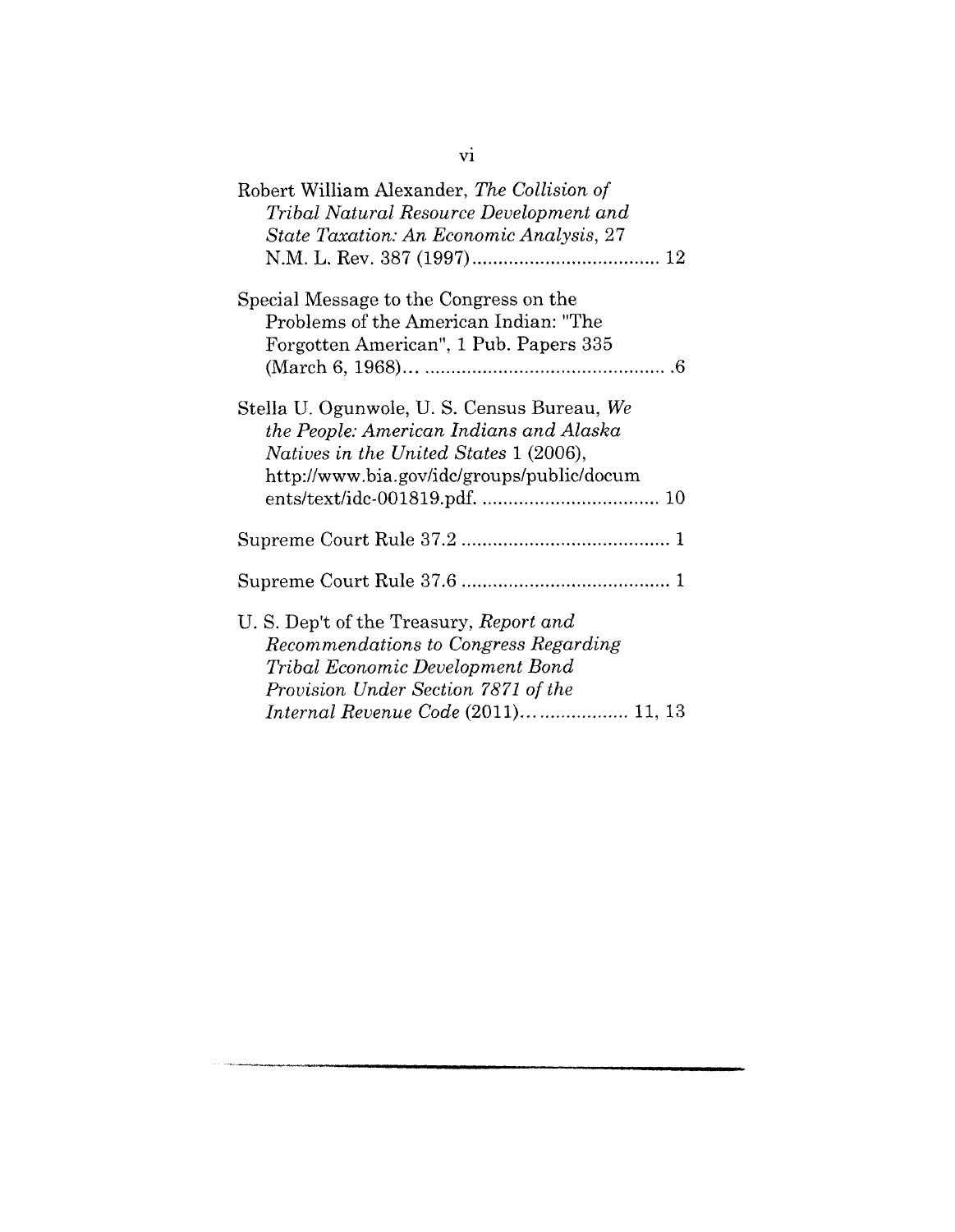### **BRIEF OF THE NATIONAL CONGRESS OF AMERICAN INDIANS AS** *AMICUS CURIAE* **IN SUPPORT OF PETITIONER**

The National Congress of American Indians ("NCAI") respectfully submits this brief as *Amicus Curiae* in support of the petitioner.<sup>1</sup>

#### INTEREST OF THE *AMICUS CURIAE*

Established in 1944, NCAI is the oldest and largest national organization addressing American Indian interests. NCAI currently represents more than 250 tribes and Alaska native villages, including tribes in New Mexico, reflecting a cross-section of tribal governments with broadly varying land bases, economies, and histories. NCAI is dedicated to protecting the rights and improving the welfare of tribal governments and their members. This case involves an issue of fundamental importance for tribal economic welfare, self-government, and selfsufficiency: The extent to which state governments may tax the on-reservation activity of non-Indians.

<sup>1</sup> Pursuant to Supreme Court Rule 37.6, counsel for *Amicus Curiae* states that no counsel for a party authored this brief in whole or in part, and no such counsel or party made a monetary contribution intended to fund the preparation or submission of this brief. No person or entity other than *Amicus Curiae,* its members, or its counsel has made a monetary contribution to the preparation or submission of this brief. Counsel of record for all parties received timely notice of *Amicus Curiae's* intention to file this brief under Supreme Court Rule 37.2, and consent to file was granted by all parties. Letters reflecting the parties' consent to the filing of this brief have been filed with the Clerk.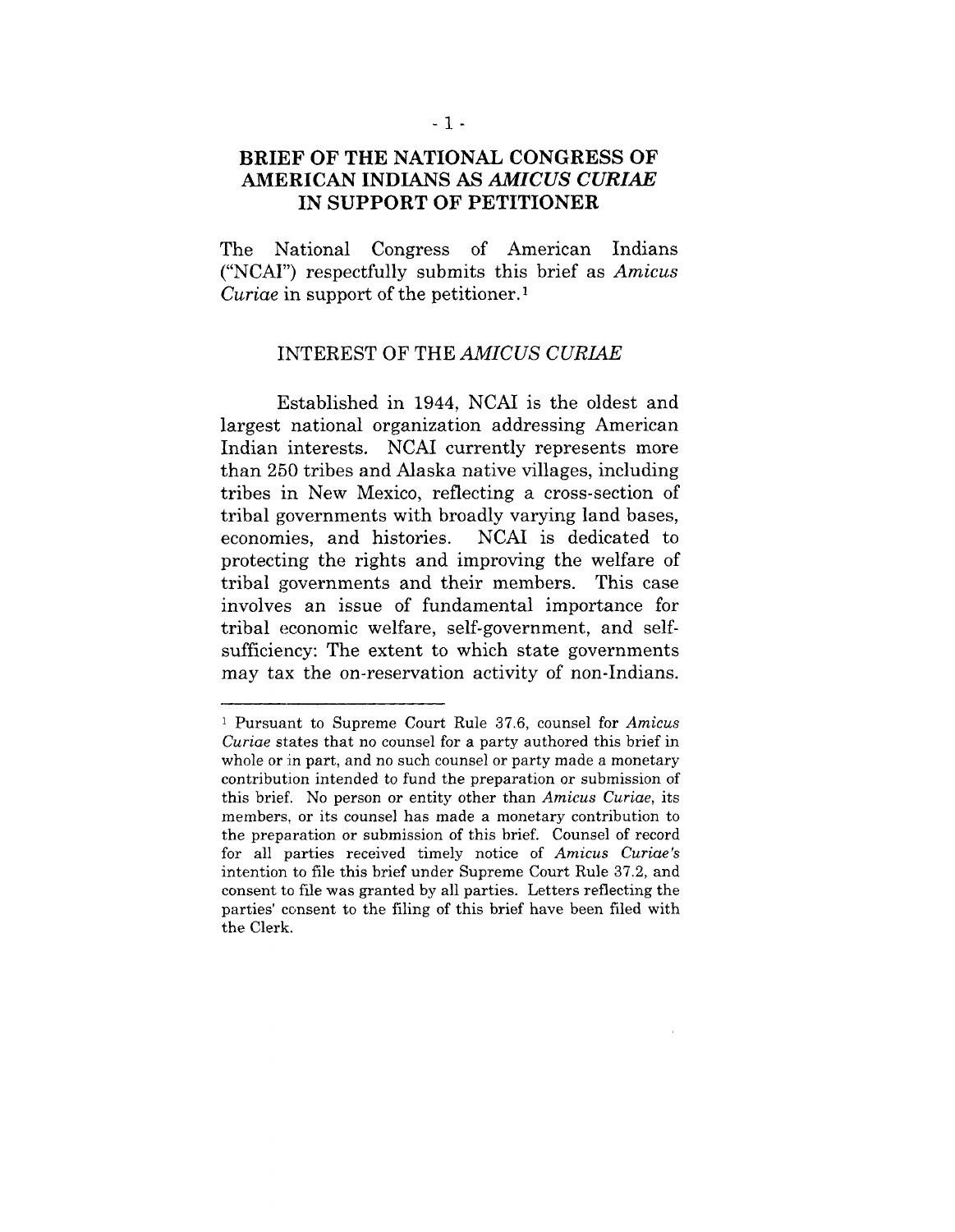This Court established a balancing test that determines when states may exercise such authority. The Tenth Circuit failed to apply that test, instead adopting a new analytical framework that directly conflicts with this Court's precedent, and creates a circuit split. The Tenth Circuit effectively created a presumption that states have authority to tax the on-reservation activity of non-Indians. If permitted to stand, this presumption would dramatically increase the instances of double taxation in Indian Country.

*Amicus* is in a unique position to more fully explain to this Court the devastating economic impact that double taxation has on Indian Country, particularly with regard to tribal governments seeking to provide governmental services to their *citizens* and to stimulate the *development of* Amicus frequently briefs. Congress and the Administration on Indian Country taxation and economic development issues, and has continuously highlighted double taxation as a problem that should be addressed in order to better assist the development of tribal governments and reservation economies.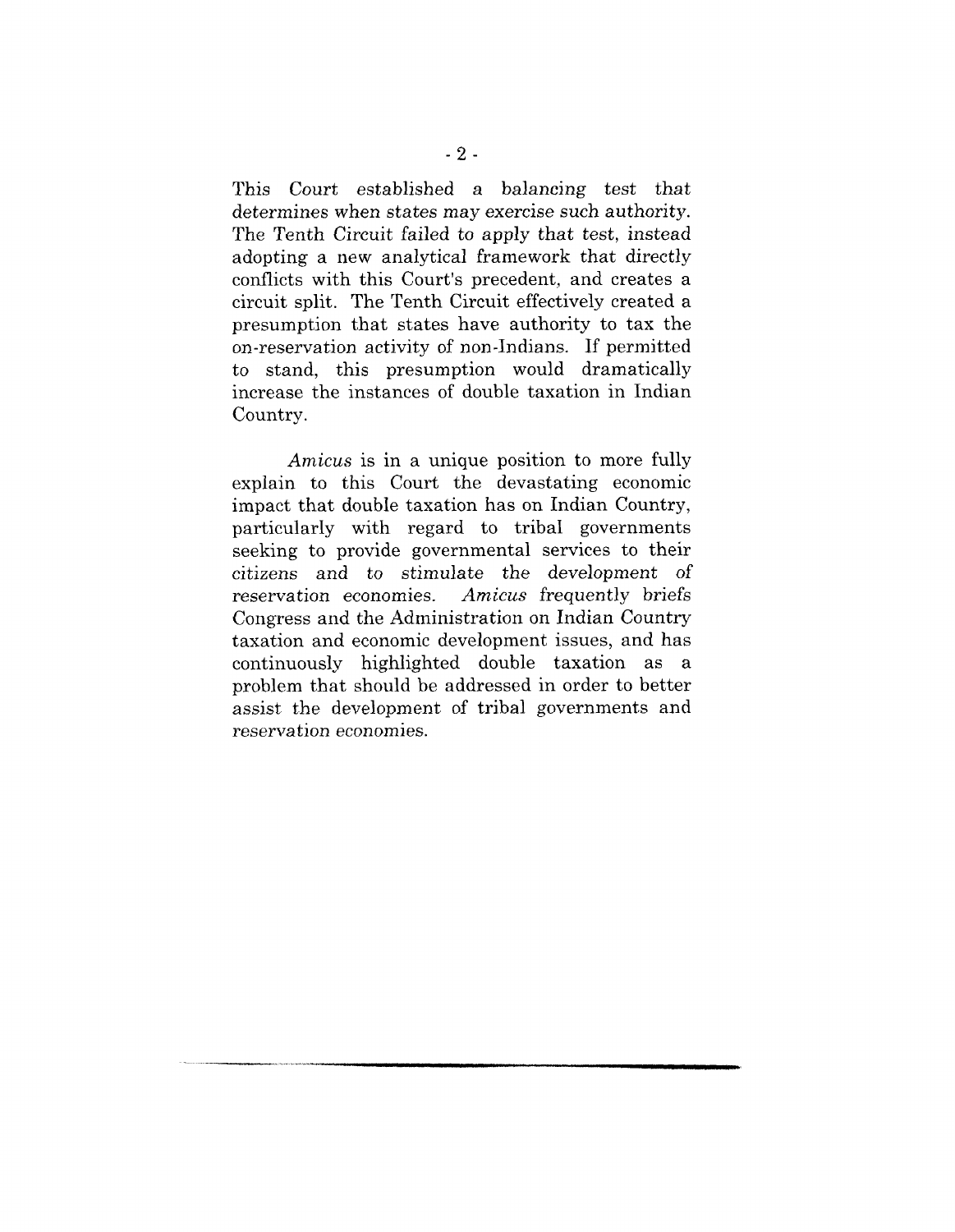## INTRODUCTION AND SUMMARY OF ARGUMENT

Congress has long supported Indian tribal governments in their efforts to maintain economic well-being and governmental self-sufficiency. In recent decades Congress enacted numerous statutes and authorized many federal programs intended to enable; tribal governments to become economically self-sustaining. Concurrently, Congress vested tribal governments with increasing responsibility for the well-being of tribal citizens.

Both Congress and this Court have recognized tribal taxing authority as a means by which tribal governments may raise the revenue needed for tribal economic viability and governmental self-sufficiency. Tribes tax the on-reservation activities of tribal members and non-members and use tax revenue to maintain tribal government, provide health. education and other services to their members, and otherwise implement longstanding Congressional policy. Without tax revenue many tribal governments would not be able to fulfill their roles as recognized by Congress.

Tribal governments face numerous challenges in exercising their inherent power to tax. Reservation tax bases are significantly diminished due to social, economic, and legal constraints. Additionally, the establishment by states of a concurrent state tax on activities occurring on tribal reservations further diminishes tribal tax bases because non-Indian entities out of economic self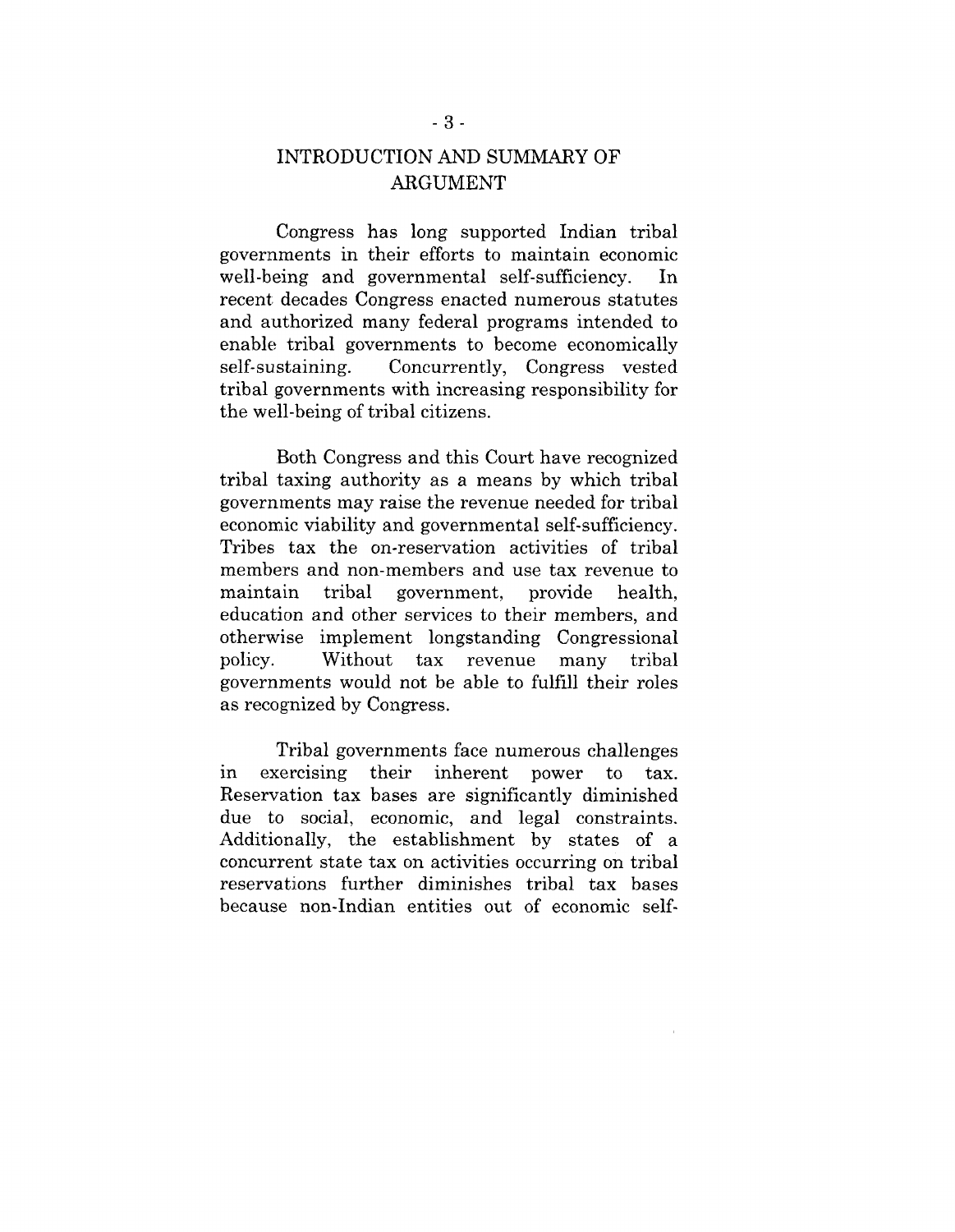interest will avoid on-reservation business activity where they are taxed by both the state and a tribe. Finally, decreased tax revenues also reduce a tribal government's ability to obtain financing for economic development projects, and ultimately defeats the federal Indian policy of encouraging tribal selfdetermination and economic self-sufficiency.

The Tenth Circuit's holding creates a presumption -- favoring the imposition by states of taxes on activities occurring on tribal reservations - which undermines longstanding federal policies. Unlike the balancing test established by this Court in *White Mountain Apache Tribe v. Bracker,* 448 U.S. 136 (1980), which takes tribal economic interests into account and affords them prominent weight, as required under the federal policies described above, the Tenth Circuit's presumption subordinates tribal interests and essentially disregards them as a practical matter. In so doing the Tenth Circuit's decision contravenes decades of Congressional policy.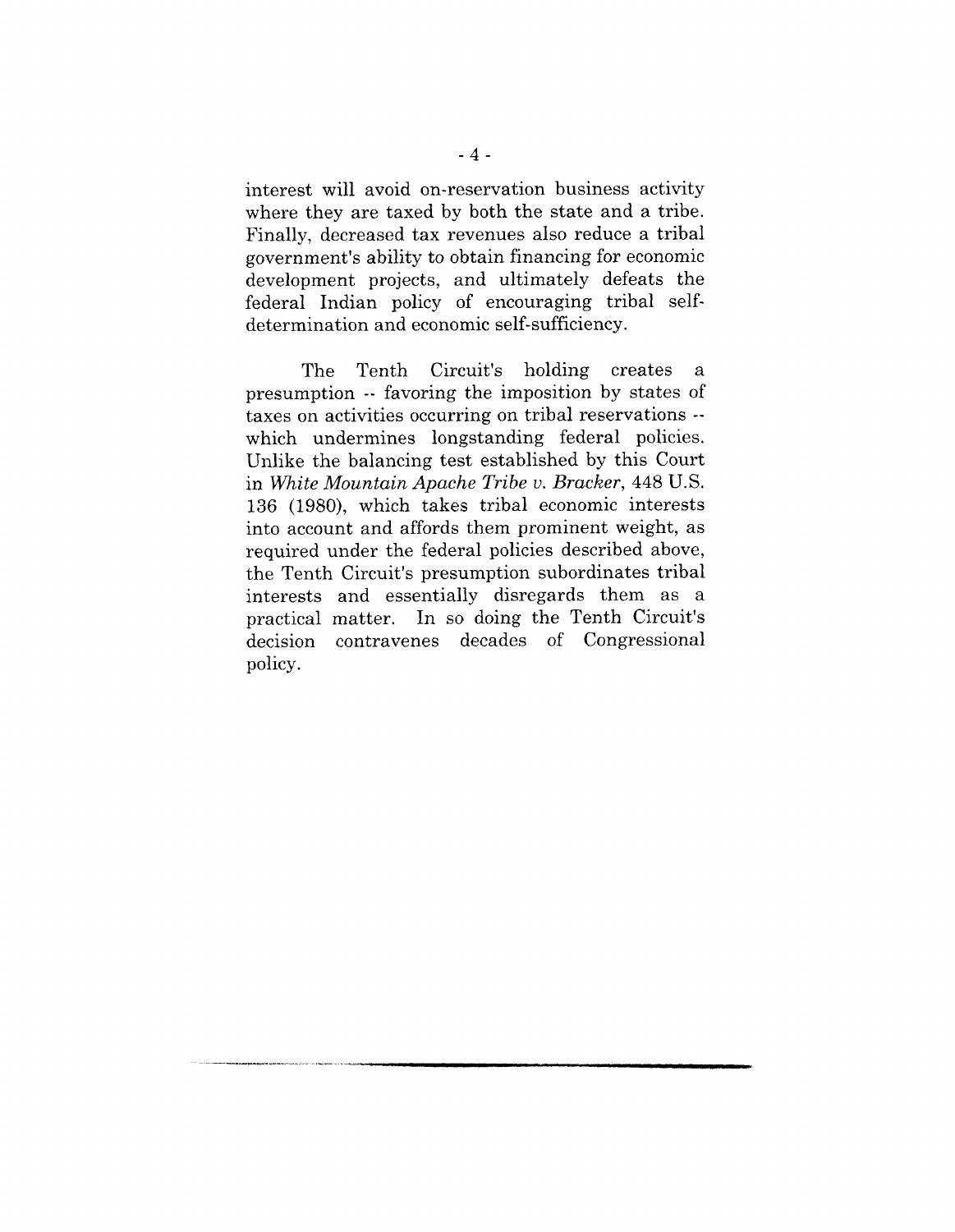#### REASONS FOR GRANTING THE PETITION

- $\mathbf{I}$ . The Tenth Circuit Decided an Important Federal Question in a Way that Conflicts with Longstanding Federal Policy as Upheld by This Court
- A. Current Federal Indian Policy Supports Tribal Self-Determination and Economic Development

Federal policy has consistently promoted Indian. tribal self-determination and economic development for the past half century. Since 1960, "...through Democratic and Republican presidents and congresses, American Indian policy has remained relatively stable. This policy of tribal selfdetermination places strong emphasis on Native American decision-making, economic development and cultural preservation and extension." *Cohen's Handbook of Federal Indian Law, §* 1.07, at 112 (Nell Jessup et al. eds., 2005 ed.). Presidents from Kennedy and Nixon, through Reagan and Obama, have uniformly articulated a policy of self-determination for tribal governments. *See, e.g.,* 116 Cong. Rec. 23258 (daily ed. July 8, 1970) (Message from Presideat Nixon); Exec. Order No. 12,401, 48 Fed. Reg. 2,309 (Jan. 18, 1983) (a Reagan era Executive Order establishing the Presidential Commission on Indian Reservation Economies); Advisory Council on California Indian Policy of 1992, Pub. L. No. 102- 416, 106 Stat. 2131 (enacted during the George H.W. Bush Administration). President Johnson proposed "a new goal for our Indian programs ... that ...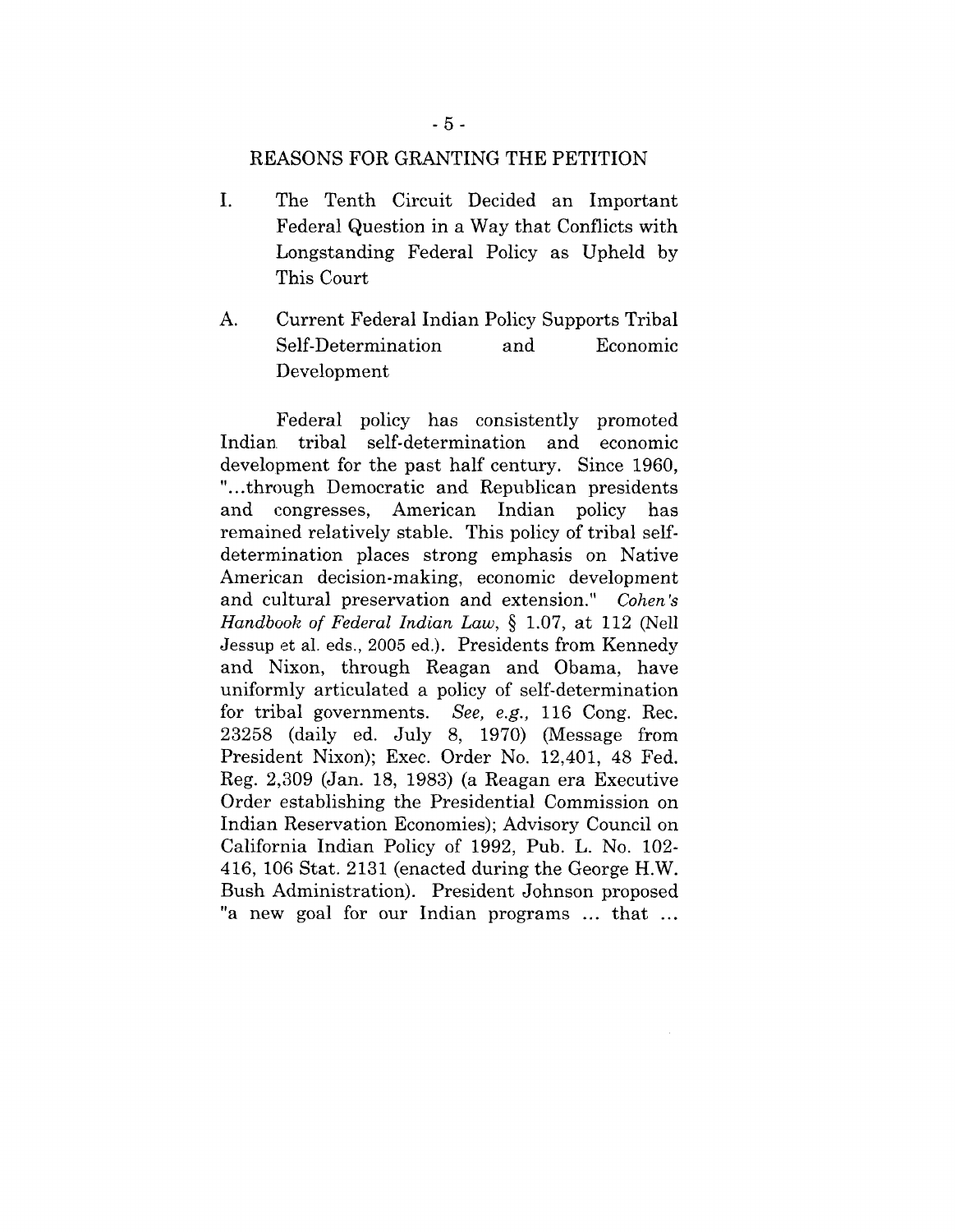stresses self-determination ... and promotes partnership [and] self-help." Special Message to the Congress on the Problems of the American Indian: "The Forgotten American", 1 Pub. Papers 335 (March 6, 1968). In 1975 Congress established the American Indian Policy Review Commission to consider "methods to strengthen tribal government<br>..." To Provide for the Establishment of the To Provide for the Establishment of the American Indian Policy Review Commission, Pub. L. No. 93-580, 88 Stat. 1910 (1975) (amended 1975 and 1977). The Commission's final report recommended that the federal government reaffirm and strengthen the doctrine of tribal sovereignty and increase its financial commitment to tribal government economic development. *Cohen's Handbook of Federal Indian Law, supra* at 104.

The policy of protecting and promoting tribal governmental self-determination, economic selfsufficiency and tribal cultural survival is reflected in a broad range of federal programs and statutes. *See, e.g.,* 25 U.S.C. § 2701(4) ("a principal goal of Federal Indian policy is to promote tribal economic development, tribal self-sufficiency, and strong tribal government"); 25 U.S.C. § 3601 ("The Congress finds and declares that (1) there is a government-togovernment relationship between the United States and each Indian tribe; (2) the United States has a trust responsibility to each tribal government that includes the protection of the sovereignty of each tribal government; (3) Congress, through statutes, treaties, and the exercise of administrative authorities, has recognized the self-determination, self-reliance, and inherent sovereignty of Indian tribes..."); 25 U.S.C.  $\S$  4101(7) ("Federal assistance to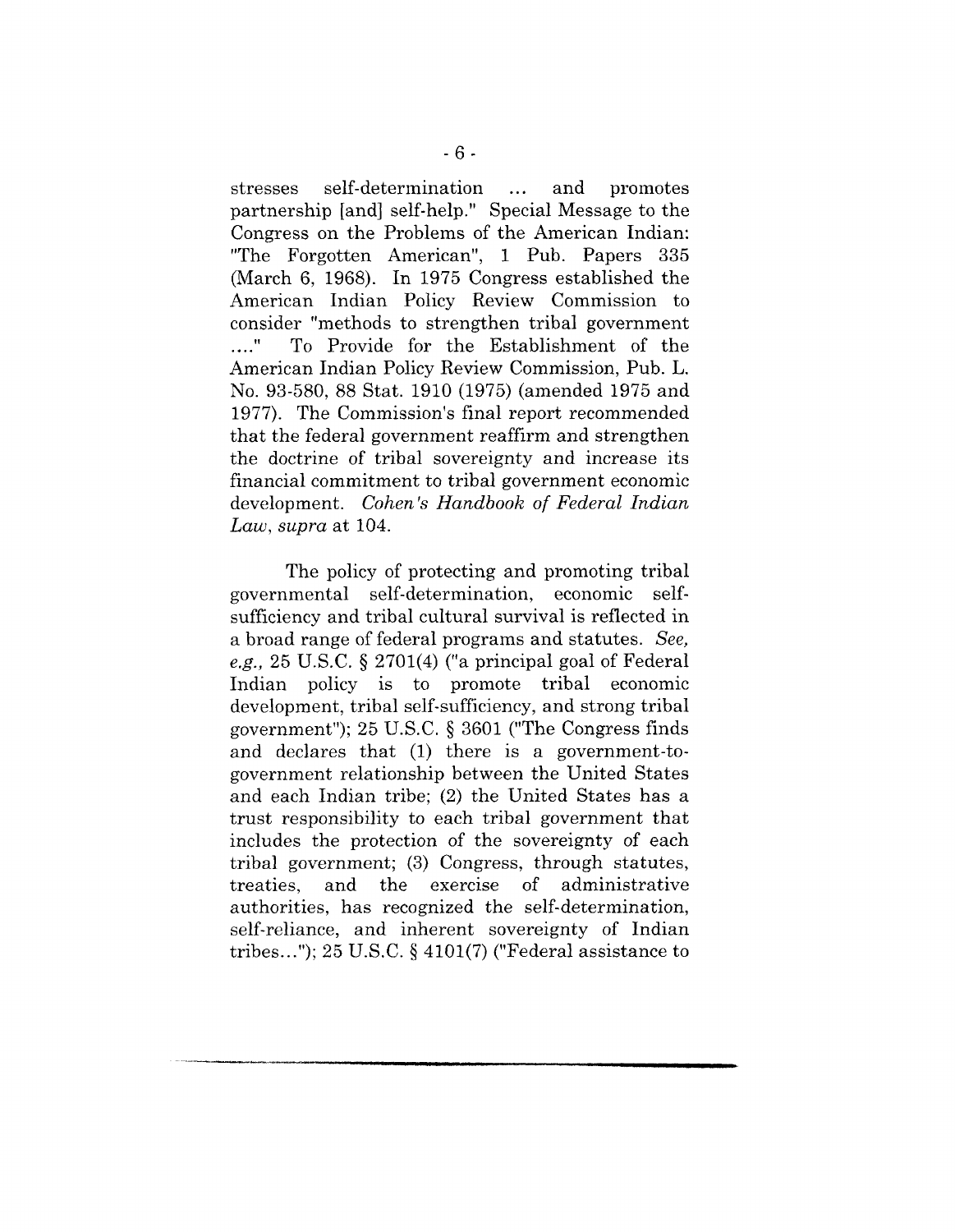meet these responsibilities shall be provided in a manner that recognizes the right of Indian selfdetermination and tribal self-governance..."); 25 U.S.C. § 450a(b) ("the United States is committed to supporting and assisting Indian tribes in the development of strong and stable tribal governments, capable of administering quality programs and developing the economies of their respective communities").

The policy of ensuring strong tribal economies coincides with another policy, that of transferring to tribal governments responsibility for their members' well-being. More and more, tribal governments are assuming roles previously held by the federal, state or local governments and providing governmental services to both tribal members and non-members within Indian Country. One way tribal governments have stepped into roles previously held by the federal government is through self-governance compacts. *See* 25 U.S.C. § 458aa note ("transferring control to tribal governments, upon tribal request, over funding and decision-making for Federal prograras, services, functions, and activities strengthens the Federal policy of Indian self-<br>determination"). Similarly, the Tribal Law and Similarly, the Tribal Law and Order Act of 2010 strengthens tribal governments' ability to maintain civil order and safety for the general public in Indian Country. One of the Act's purposes is to "empower tribal governments with the authority, resources, and information necessary to safely and effectively provide public safety in Indian country." *See* 25 U.S.C. § 2801 et. seq. As tribal governments continue to assume roles the federal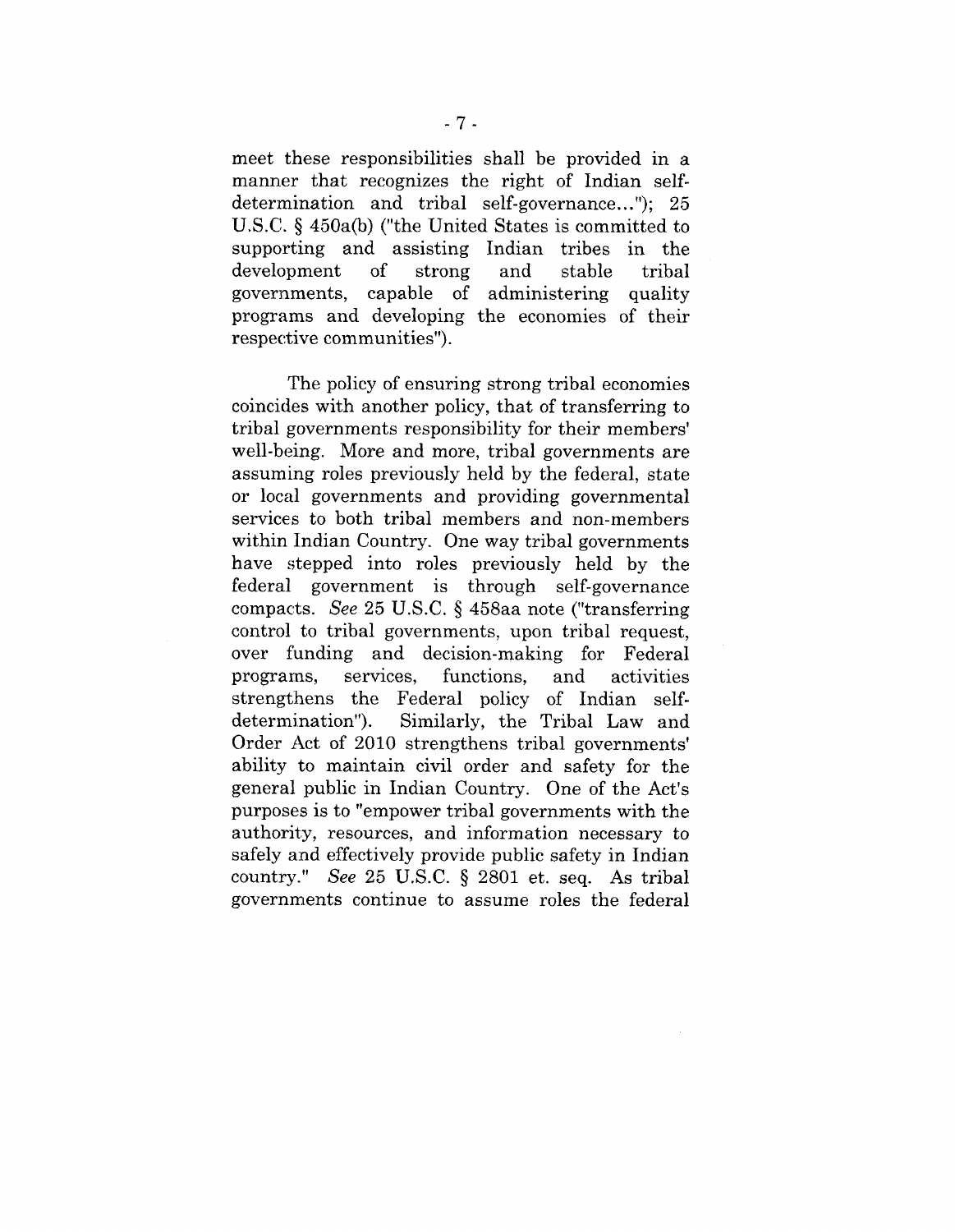government once filled, their need for revenue increases.

The federal government also encourages tribal self-determination and self-governance with regard to the development of tribal natural resources. In the Indian Minerals Leasing Act of 1938 (25 U.S.C. §§ 396 et seq.) ("IMLA") and the Indian Minerals Development Act of 1982 (25 U.S.C. §§ 2101 et seq.) ("IMDA"), Congress expressed its intent that tribes maintain greater control of, and derive more revenue from, their natural resources. Specifically, under the IMLA Congress permitted tribes more control in the minerals leasing process established standardized system to manage leases. This Court interpreted the IMLA to prohibit state taxation of tribal mineral income. *Montana v. Blackfeet Tribe of lndians,* 471 U.S. 759, 766-67 (1985). And the IMDA further involved tribes in the minerals leasing process by allowing them to directly negotiate the terms of an IMDA agreement. *See* 25 U.S.C. § 2101 et seq.

As Congress continues to pass legislation intended to assist tribes in maintaining their economic well-being and self-sufficiency, tribes continue to struggle to meet their members' needs and fill the roles Congress has assigned them. On a national scale, however, tribal governmental income today, as in decades past, remains "wholly inadequate to alleviate tribal poverty when distributed and applied to tribal needs." Alvin J. Ziontz, *In Defense of Tribal Sovereignty: An Analysis of Judicial* Error *in Construction of the Indian Civil Rights Act, 20* S.D.L. Rev. 1, 33 (1975). Tribes must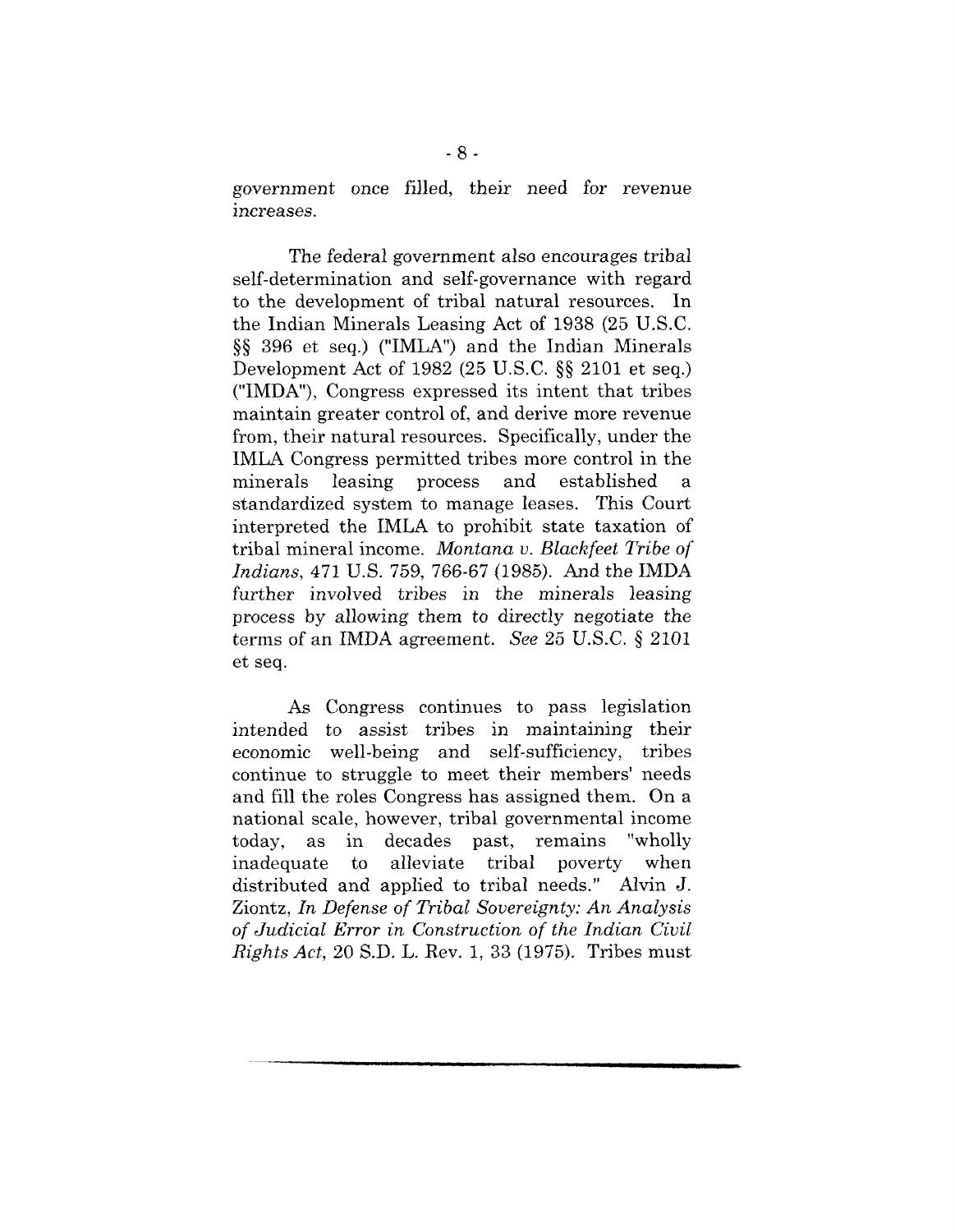therefore be able to raise revenue in order to fill the role Congress asks of them. Without practical opportunities for tribal taxation, longstanding federal policies of self-determination and economic development would be frustrated.

## B. Federal Law Permits Tribal Governments to Impose Taxes Within their Reservations

In order to achieve self-sufficiency, a government must be able to fund essential public services. This Court has repeatedly held that Indian tribes are authorized to impose tribal taxes within their reservations. *Kerr-McGee Corp. v. Navajo Tribe,* 471 U.S. 195, 198 (1985) ("IT]he 'power to tax is an essential attribute of Indian sovereignty because it is a necessary instrument of selfgovernment and territorial management.'") (quoting *Merrion v. Jicarilla Apache Tribe,* 455 U.S. 130, 137 (1982)); *Washington v. Confederated Tribes of the Colville Indian Reservation,* 447 U.S. 134, 152 (198o).

Like other governments, tribal governments derive some revenues from business ventures, fees and licenses, and from the exploitation of their natural resources such as timber and minerals. Because these revenues are generally insufficient to meet governmental needs -- Indian tribes -- like other governments -- have relied on taxes as another source of funding for governmental operations. *See* Mark J. Cowan, *Double Taxation in Indian Country: Unpacking the Problem and Analyzing the Role of the Federal Government in Protecting Tribal*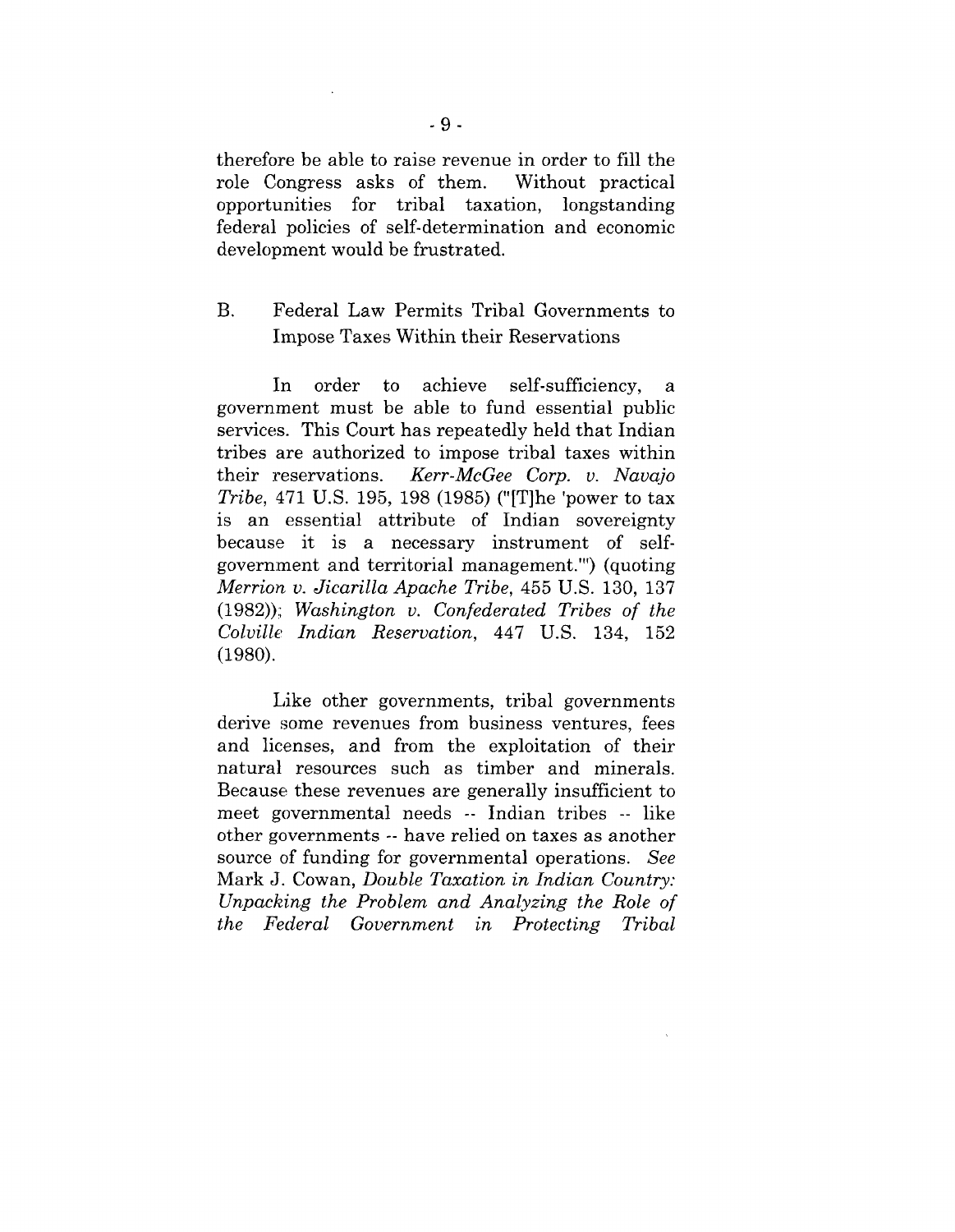*Governmental Revenues,* 2 Pittsburgh Tax Rev. 93, 119 (2005). Indeed, some tribes, such as the Navajo Nation, have found that the only reliable and economically feasible way to raise governmental revenue is through taxation. *See id.* at 103 n.46.

#### $C_{\cdot}$ Tribal Governments Face Unique Challenges in Raising Governmental Revenue

Tribal governments face various social, economic, and legal constraints when exercising their inherent power to tax. For example, tribes are generally prohibited by the relative poverty of their citizens from imposing an income tax. According to a United States Census Bureau report, the United States has a general poverty rate of approximately 12.4%, whereas among American Indians and<br>Alaska Natives, the rate is 25.7%. Stella U. Alaska Natives, the rate is 25.7%. Ogunwole, U. S. Census Bureau, *We the People: American Indians and Alaska Natives in the United States* 1, *http://www.bia.gov/idc/groups/public/documents/text!* idc-001819.pdf. Additionally, the Indian unemployment rate is nearly four times greater than the average rate in the United States. Maura Grogan, Rebecca Morse & April Youpee-Roll, Revenue Watch Institute, *Native American Lands and Natural Resource Development* 6 (2011), *http://www.revenuewatch.org/sites/default/files/RWI* Native American Lands 2011.pdf. Most tribes therefore cannot, as a practical matter, impose any significant tax on the income of their members. *See* Richard J. Ansson, Jr., *State Taxation of Non-Indians Whom Do Business with Indian Tribes: Why*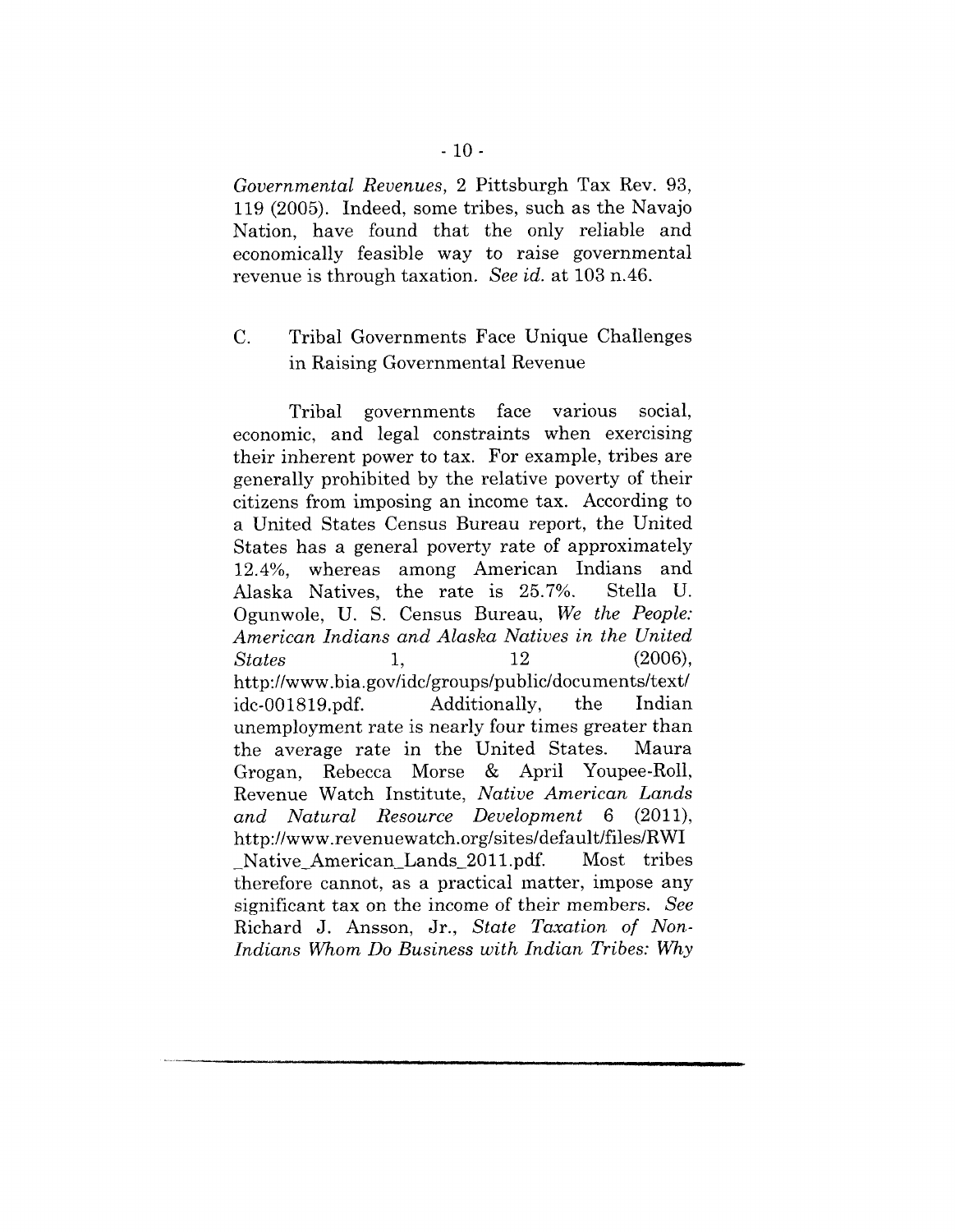*Several Recent Ninth Circuit Holdings Reemphasize the Need for Indian Tribes to Enter into Taxation Compacts with their Respective States,* 78 Or. L. Rev. 501,513 (1999).

Similarly, tribes are often precluded from imposing any property taxes, under applicable laws. *See* U. S. Dep't of the Treasury, *Report and Recommendations to Congress Regarding Tribal Economic Development Bond Provision Under Section 7871 of the Internal Revenue Code,* 14 (2011). Since much of tribal land in the United States is held in trust by the federal government, tribal governments cannot derive income from the land that is under their jurisdiction.

These unique circumstances leave tribes with little choice but to generate revenues by taxing onreservation business activities such as those at issue in this case. Many of these activities involve or are conducted by non-Indians, particularly where the exploitation of natural resources is involved. *See* Cowan, *supra,* at 103-04. Absent an opportunity to tax on-reservation activities, tax on-reservation activities, many tribal<br>governments will lack the revenue they need to tribal govern their people.

Double taxation occurs when states tax onreservation activities that are also taxed by a tribe. Non-Indians who become subject to double taxation are required to remit not only the tribal tax, but also the additional state tax imposed upon them. The effects of double taxation are devastating to tribes: Non-Indians and non-Indian businesses refrain from investing in ventures within Indian Country because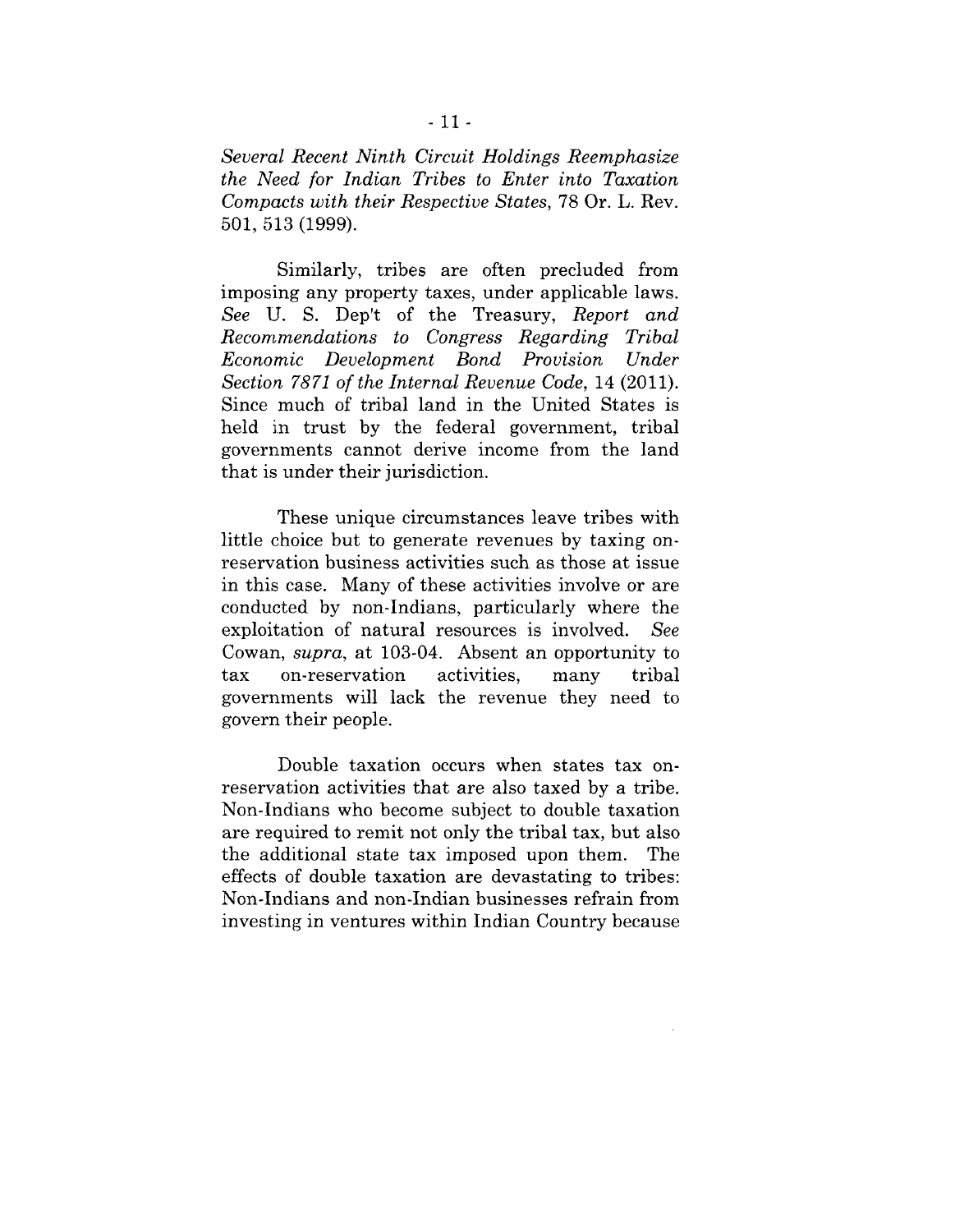such ventures are not economically feasible. *See id.* at 95.

Tribes whose economy depends upon the exploitation of natural resources are especially impacted by double taxation because they often need to contract with non-Indian companies that have the knowledge and equipment required to develop reservation resources. *See id.* at 121; Robert William Alexander, *The Collision of Tribal Natural Resource Development and State Taxation: An Economic Analysis,* 27 N.M.L. Rev. 387, 388 (1997). These companies are, understandably, unwilling to pay tax in an amount significantly greater than that required elsewhere. Tribes are thus forced to reduce their taxes -- and their governmental revenue -- in order to utilize their limited and finite natural resources. Double taxation can also affect tribal royalties and fees associated with minerals development. *See* Cowan, *supra,* at 122. In short, double taxation precludes tribes from realizing the full value of their natural resources because agreements with non-Indian producers factor in double taxation. *See id.*

Additionally, double taxation results in the under-development of natural resources in Indian Country by deterring developers from operating there. *See e.g. id.* at 94; Grogan, *supra,* at 22. In natural resources development there is a fine line between marginal production and profitable production. Double taxation tips the balance to make Indian county a marginal production location.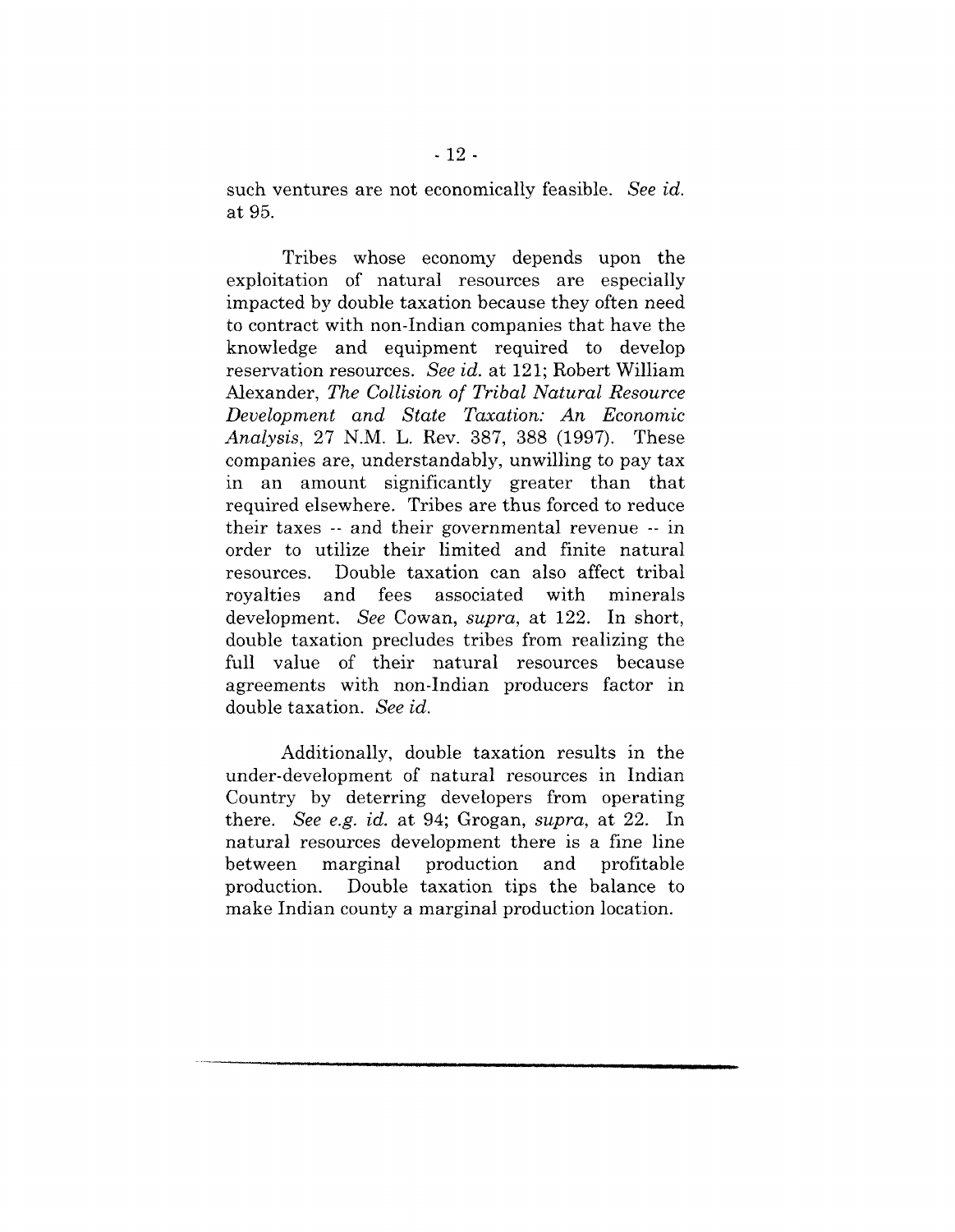Double taxation also frustrates tribal efforts to obtain financing for economic development. State and local governments can use income and property tax revenues as either security for financing or as a means of paying down debt. Without income or property tax revenues, tribes lack the financing options enjoyed by all other governments. Instead, they must rely only on tax revenue derived by taxing on-reservation activities. When this revenue base is diminished as a result of double taxation by the state, tribes' ability to obtain outside financing decreases dramatically. *See* U. S. Dep't of the Treasury, *Report and Recommendations to Congress Regarding Tribal Economic Development Bond Provision Under Section 7871 of the Internal Revenue Code,* 14 (2011).

#### D. The Federal Government Recognizes the Negative Impact of Double Taxation

The federal government has begun developing tax policies to reduce the effects of double taxation on individuals and enterprises. Much of the literature on double taxation addresses the issue of payment of dividend income tax by an individual after a corporate income tax rate has already been applied to the same funds. *See e.g.,* Fred W. Peel, A *Proposal for Eliminating Double Taxation of Corporate Dividends,* 39 Tax Law 1 (1985); Robert H. Litzenberger & James C. Van Horne, *Elimination of the Double Taxation of Dividends and Corporate Financial Policy,* 33 J. Fin. 737 (1978); Bruce G. Kauffmann, *No (Double) Taxation: For an Industry with a Solid Reputation,* American Gas, Mar. 2003.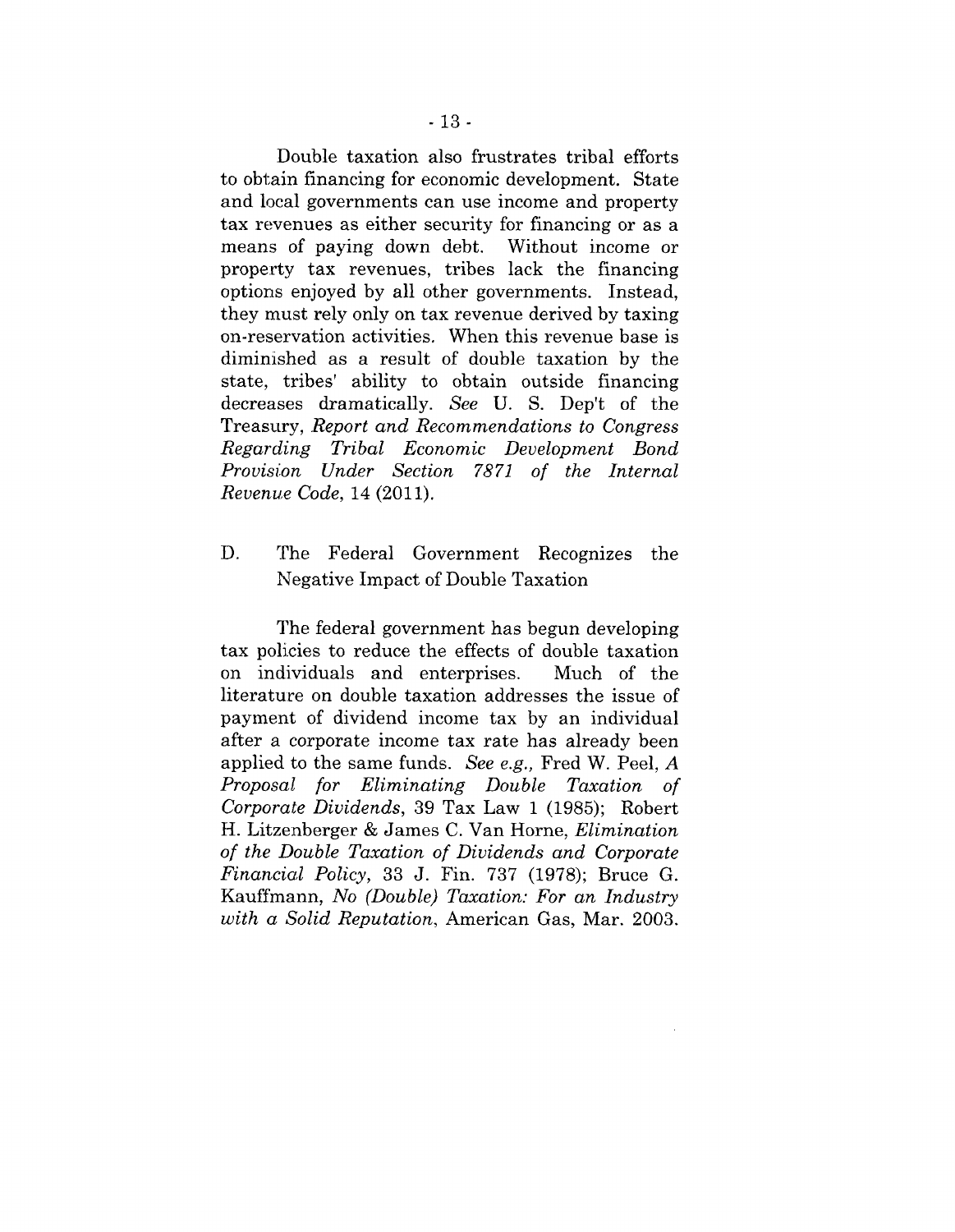Double taxation in this context has been shown to slow economic growth, and "cause socially beneficial projects to go unfunded." *Economic Report of the President January 2009,* 157, Washington: Government Printing Office, 2009. To reduce the impact of double taxation in this situation, the government offers dividend tax relief to individuals in the form of a drastically reduced individual tax rate on corporate dividend income. *Id.* In the international tax realm, double taxation of income has been addressed through the negotiation of bilateral tax treaties with other countries. *See 3* Rufus von Thiilen Rhoades & Marshall J. Langer, *Rhoades & Langer, U.S. International Taxation and Tax Treaties, §* 41.0112] (Matthew Bender). In short, the federal government widely acknowledges double taxation as a factor that negatively impacts economic development. Notwithstanding federal policy to the contrary, the Tenth Circuit adopted a presumption that favors it.

E. The Tenth Circuit's Holding Undermines the Longstanding Federal Policy of Ensuring Tribal Self-Sufficiency Authorized by  $\mathbf{b}$ v Congress and Upheld by This Court

The Tenth Circuit undermines decades-old federal Indian policy, and this Court's supporting jurisprudence, when it concludes that New Mexico may impose state taxes on oil and gas activities occurring wholly within the Ute Mountain Ute Reservation. The lower court neither mentioned Congress's policy of supporting tribal economic well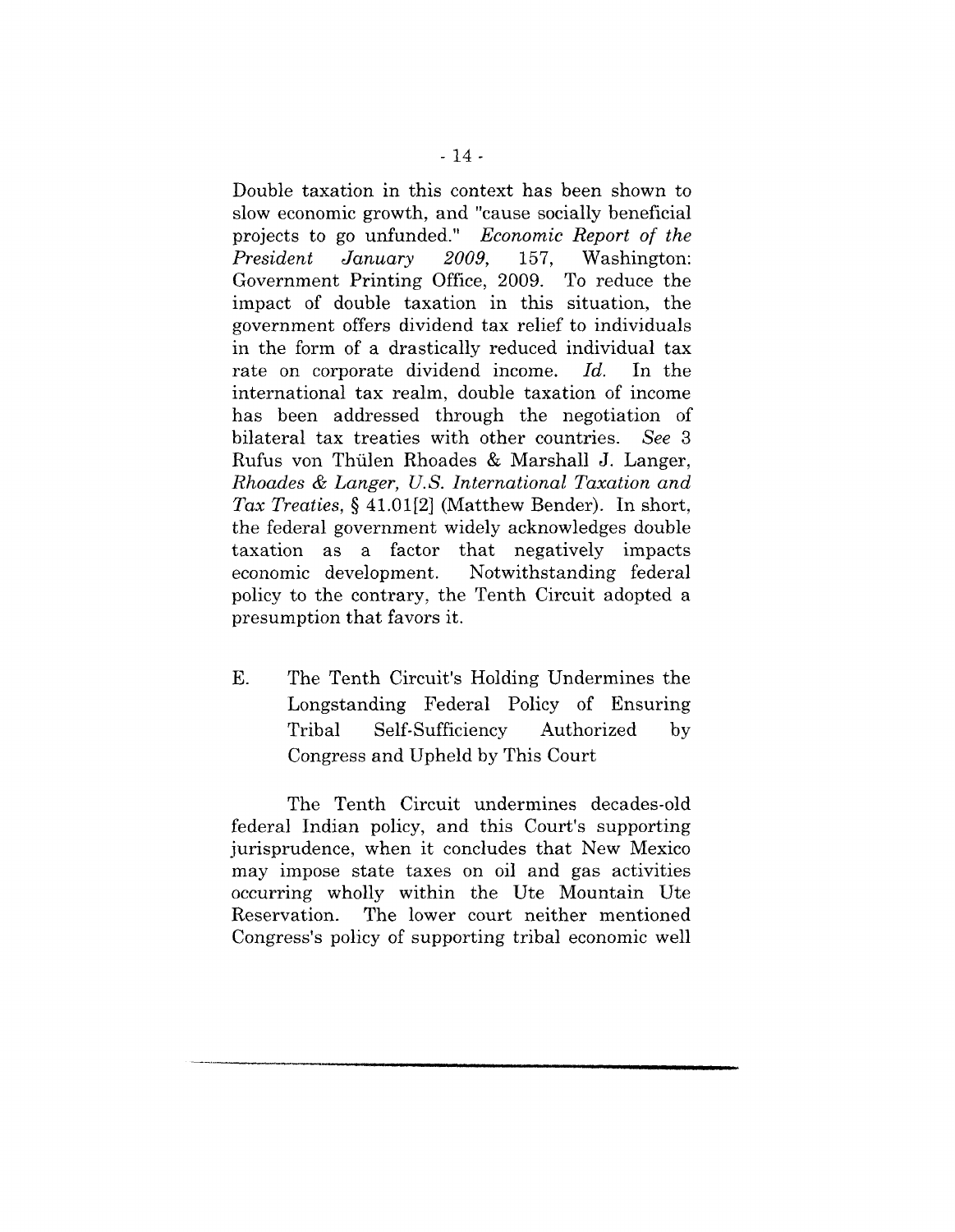being and governmental self-sufficiency nor analyzed this policy before reaching its erroneous conclusion. Nor did the court give the policy its proper weight as required under this Court's *Bracker* balancing test. And the court did not properly consider the impact of double taxation, as described above, on the Ute Mountain Ute Tribe's governmental operations. In short, the Tenth Circuit completely ignored, and ultimately subverted, longstanding federal policies that it was required to consider and support.

This Court's *Bracker* test requires that courts consider federal, state, and tribal interests in determining whether states may tax the onreservation activities of non-Indians. White *Mountain Apache Tribe v. Bracker,* 448 U.S. 136 (1980). And while the Tenth Circuit purported to apply the *Bracker* test and weigh the relevant interests as required, its failure to consider or weigh the well-established federal and tribal interests in tribal economic well-being and self-sufficiency not only ignores this Court's *Bracker* jurisprudence, but also undercuts significant Congressional policy. When Congress expressly indicates its intent that Indian tribal economic well-being and self-sufficiency be maintained, courts should be held to their obligation to at least consider, if not uphold, that policy.